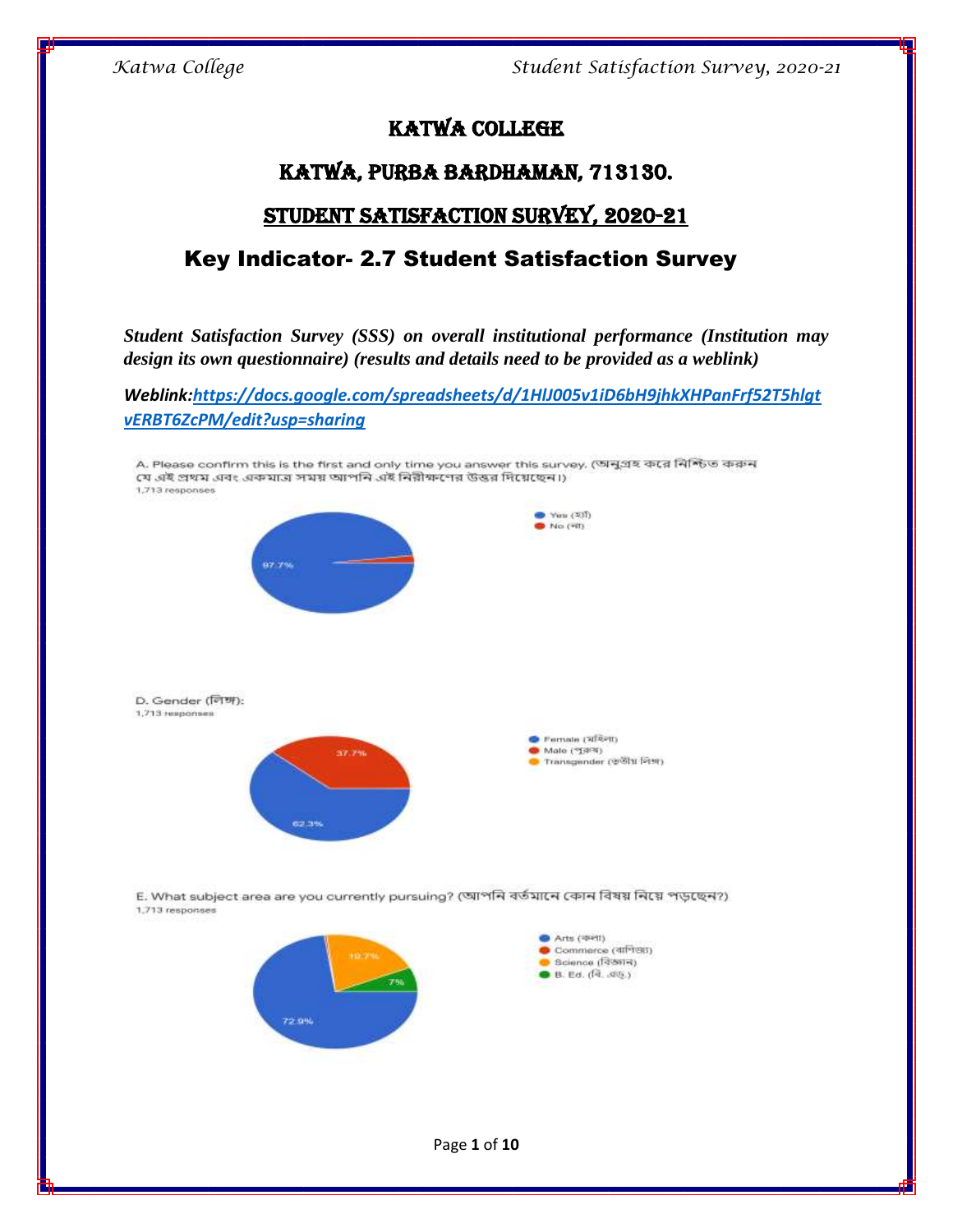

2. How well did the teachers prepare for the classes? (ক্লাসের জন্য শিক্ষকদের প্রস্তুতি কতটা ভাল থাকে  $)$ 

1,713 responses



3. How well were the teachers able to communicate? (শিক্ষকরা শিক্ষাখীদের সঙ্গে কতটা ভালভাবে যোগাযোগ করতে পারেন ?)

1,713 responses



4. The teacher's approach to teaching can best be described as (পাঠদানের ব্যাপারে শিক্ষকের দৃষ্টিভঙ্গি)

1,713 responses

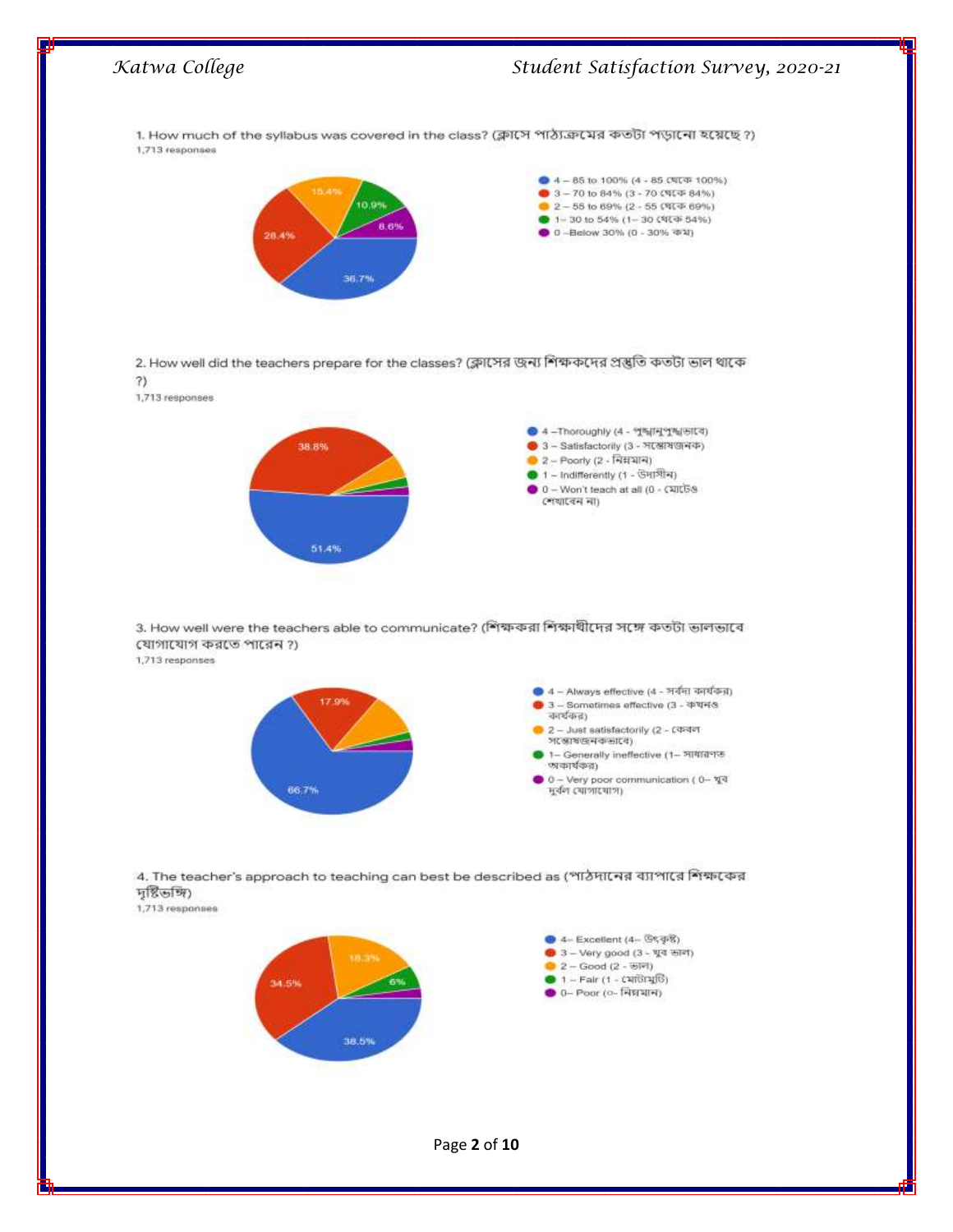

6. Was your performance in assignments discussed with you? (মূল্যায়নে আপনার কৃতিত্ব কি আপনার সাথে আলোচনা করা হয়?)

1,713 responses



7. The institute takes active interest in promoting internship, student exchange, field visit opportunities for students. (প্রতিষ্ঠানটি শিক্ষার্থীদের...নিময়, ক্ষেত্র পরিদর্শনের সুযোগে সক্রিয় আগ্রহ দেখায়।) 1,713 responses

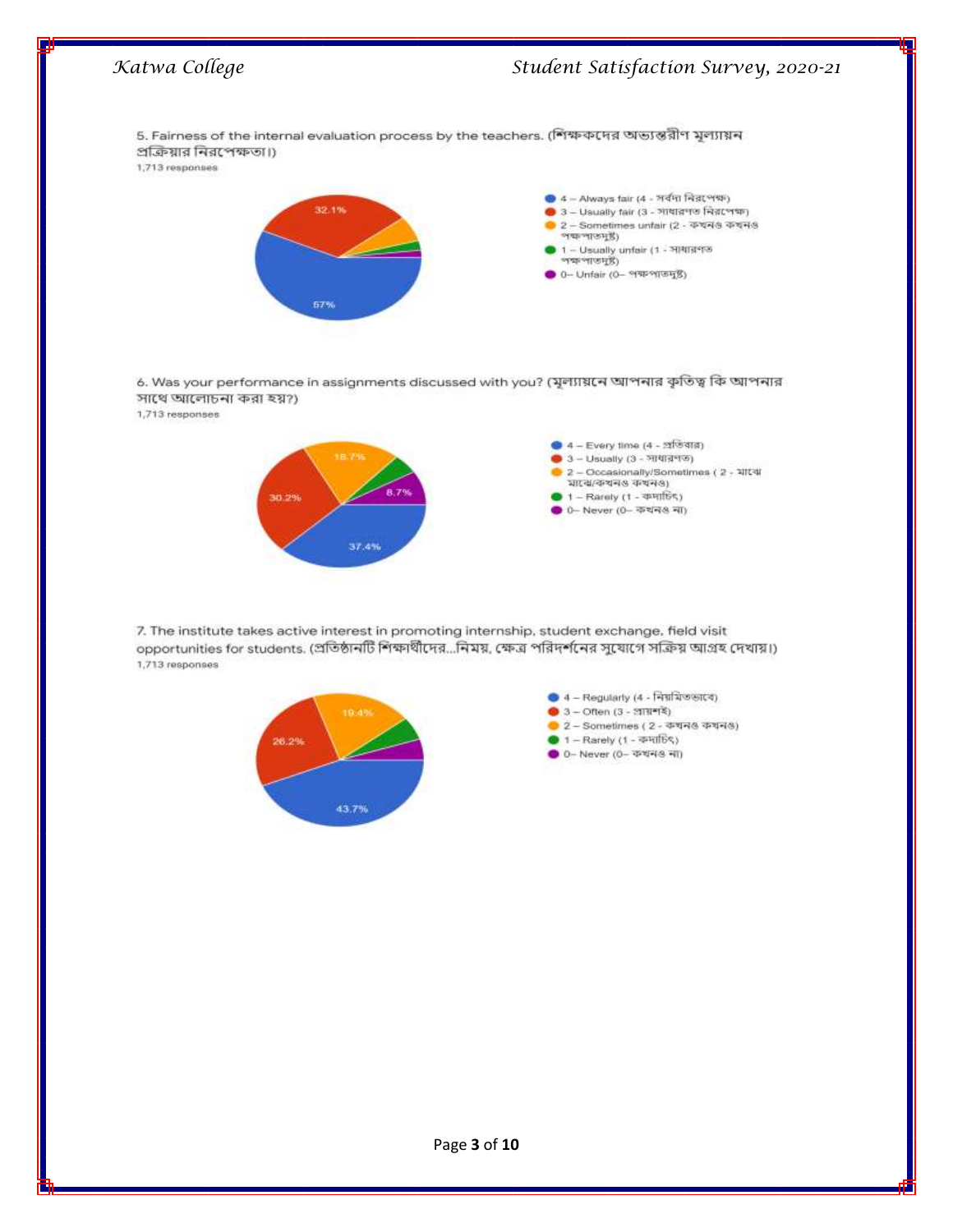8. The teaching and mentoring process in your institution facilitates you in cognitive, social and emotional growth. (আপনার প্রতিষ্ঠানে শিক্ষণ এবং ...নীমলক, সামাজিক এবং মানসিক বিকাশে সহায়তা করে।) 1,713 responses



9. The institution provides multiple opportunities to learn and grow. (প্ৰতিষ্ঠানটি শেখার এবং বেড়ে ওঠার একাধিক সুযোগ প্রদান করে।)

1,713 responses



10. Teachers inform you about your expected competencies, course outcomes and programme outcomes. (শিক্ষকরা আপনার প্রত্যাশিত যোগ্যতা, ক...প্রোগ্রামের ফলাফল সম্পর্কে আপনাকে অবহিত করেন।) 1,713 responses

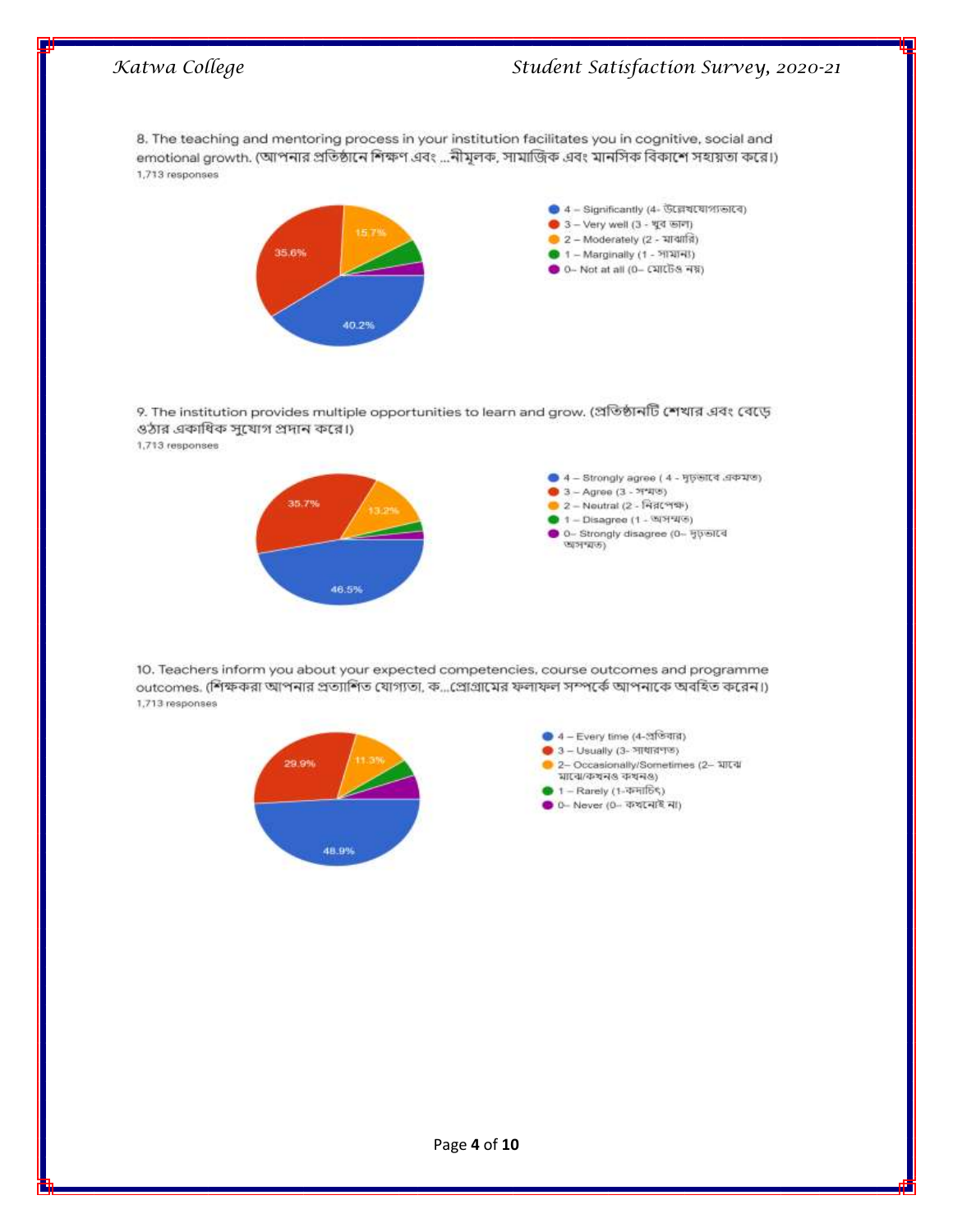



48.2%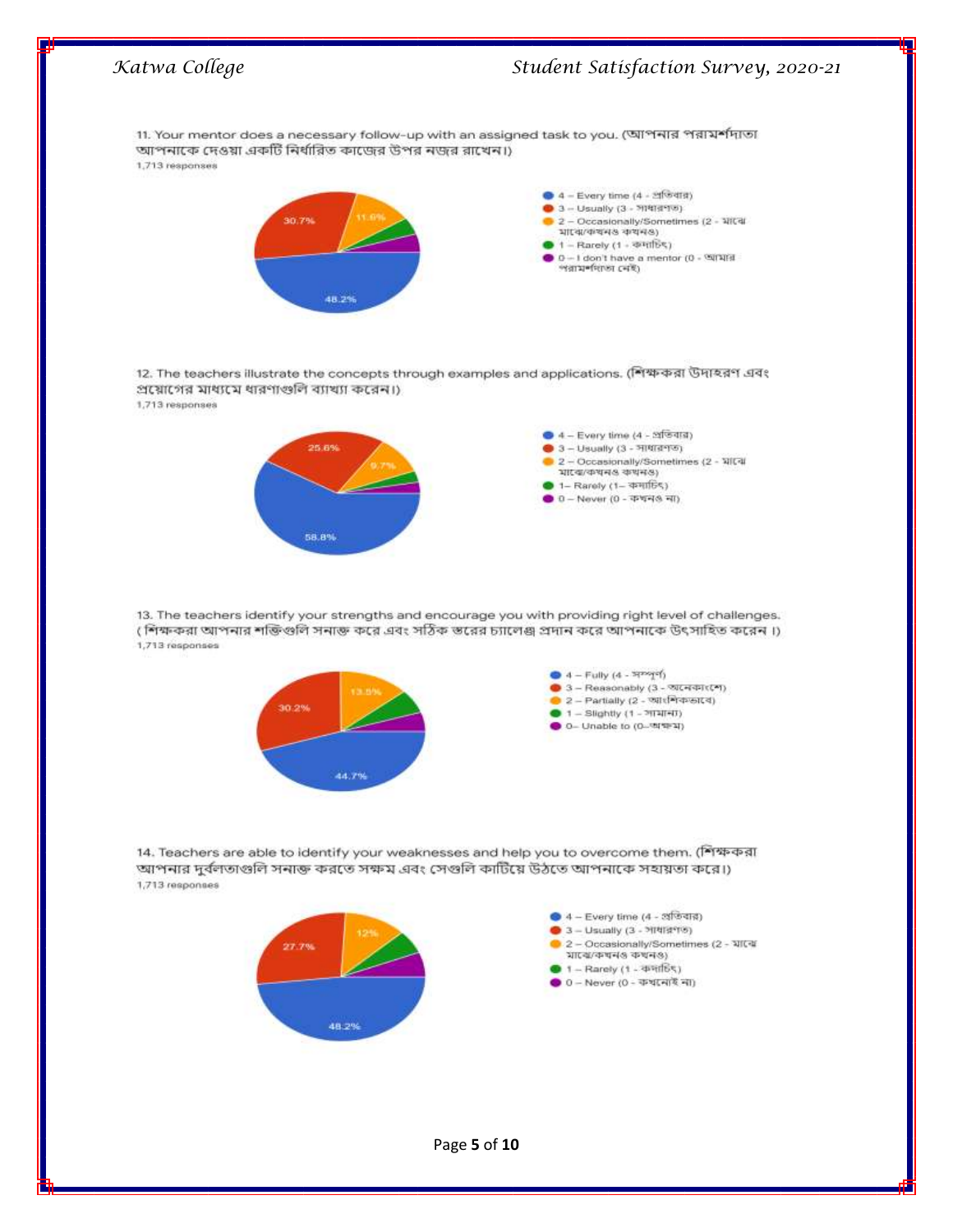# *Katwa College Student Satisfaction Survey, 2020-21* 15. The institution makes effort to engage students in the monitoring, review and continuous quality improvement of the teaching learning proces...এবং ক্রমাগত মান উন্নয়নে নিযুক্ত করার চেষ্টা করে।) 1,713 responses



16. The institute/ teachers use student centric methods, such as experiential learning, participative learning and problem solving methodologies for e...আংশগ্রহণমূলক শিক্ষা এবং সমস্যা সমাধানের পদ্ধতি।) 1,713 responses



17. Teachers encourage you to participate in extracurricular activities. (শিক্ষকরা আপনাকে পাঠ্যক্রম বহিৰ্ভূত কাৰ্যক্ৰমে অংশ নিতে উৎসাহিত করেন।) 1,713 responses



18. Efforts are made by the institute/ teachers to inculcate soft skills, life skills and employability skills to make you ready for the world of work. (আপনা...তা এবং কর্মসংস্থানের দক্ষতা বৃদ্ধির চেষ্টা করা হয়।) 1,713 responses



Page **6** of **10**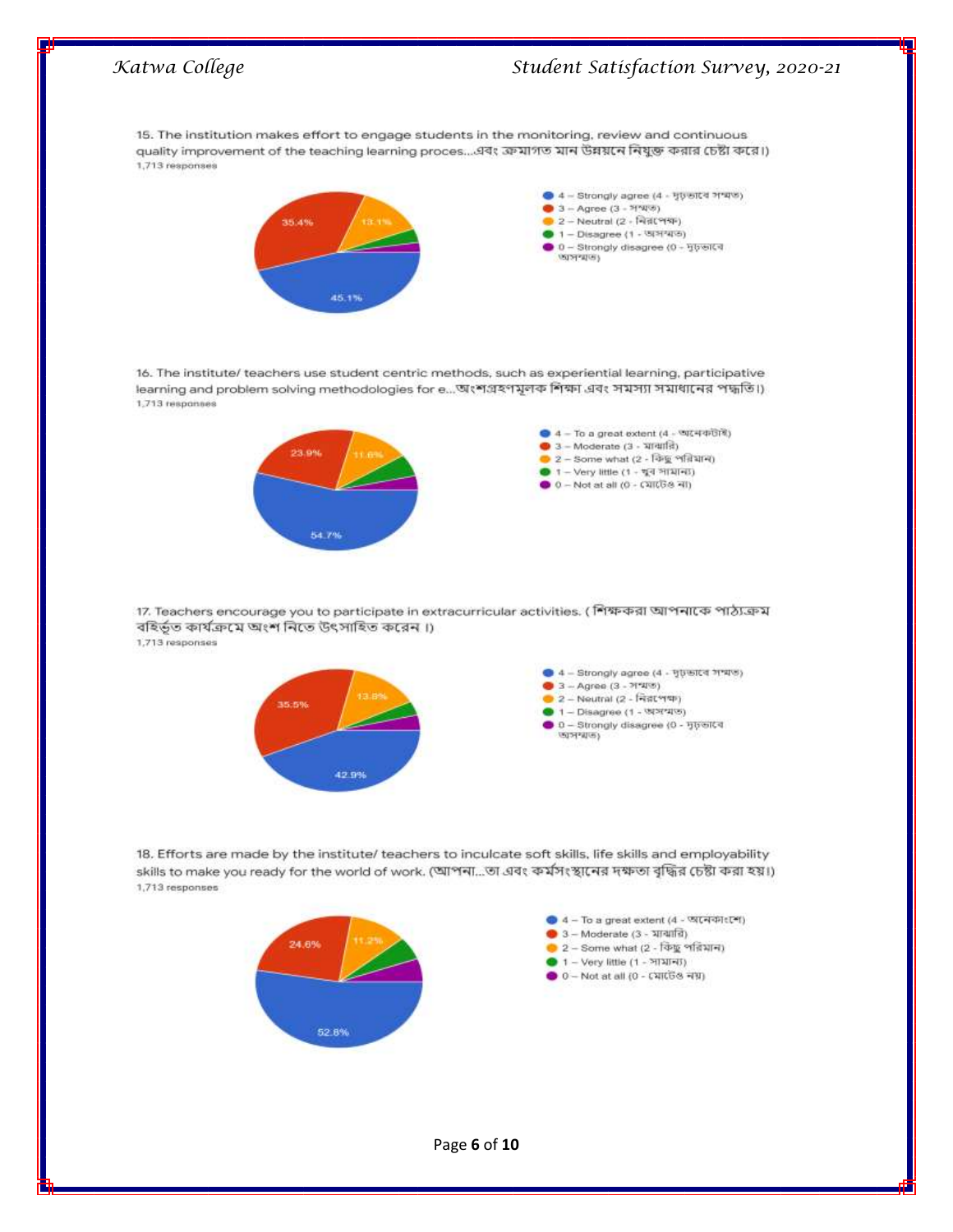

### **Maximum students give their opinion / demand on the following points:**

- 1. To increase number of Class Rooms
- 2. Need Separate building for General Course
- 3. Need Book issue date increase by Library
- 4. Required Computer Laboratory for students
- 5. Need permanent Sports Instructor
- 6. Enhance seats for both B. Sc General and Honours
- 7. Need permanent cycle stand and ramp
- 8. Renovate college play ground and making boys and girls toilets
- 9. Renovate Boys and Girls hostel and computer with free wifi connections
- 10. Open new both Arts and Science Honours courses
- 11. Open Master degree course in the Bengali, English department
- 12. Enhance teacher number and in morning shift required permanent Teacher
- 13. Need separate staircase for staff and students in the administrative building
- 14. Need Girls wings of NCC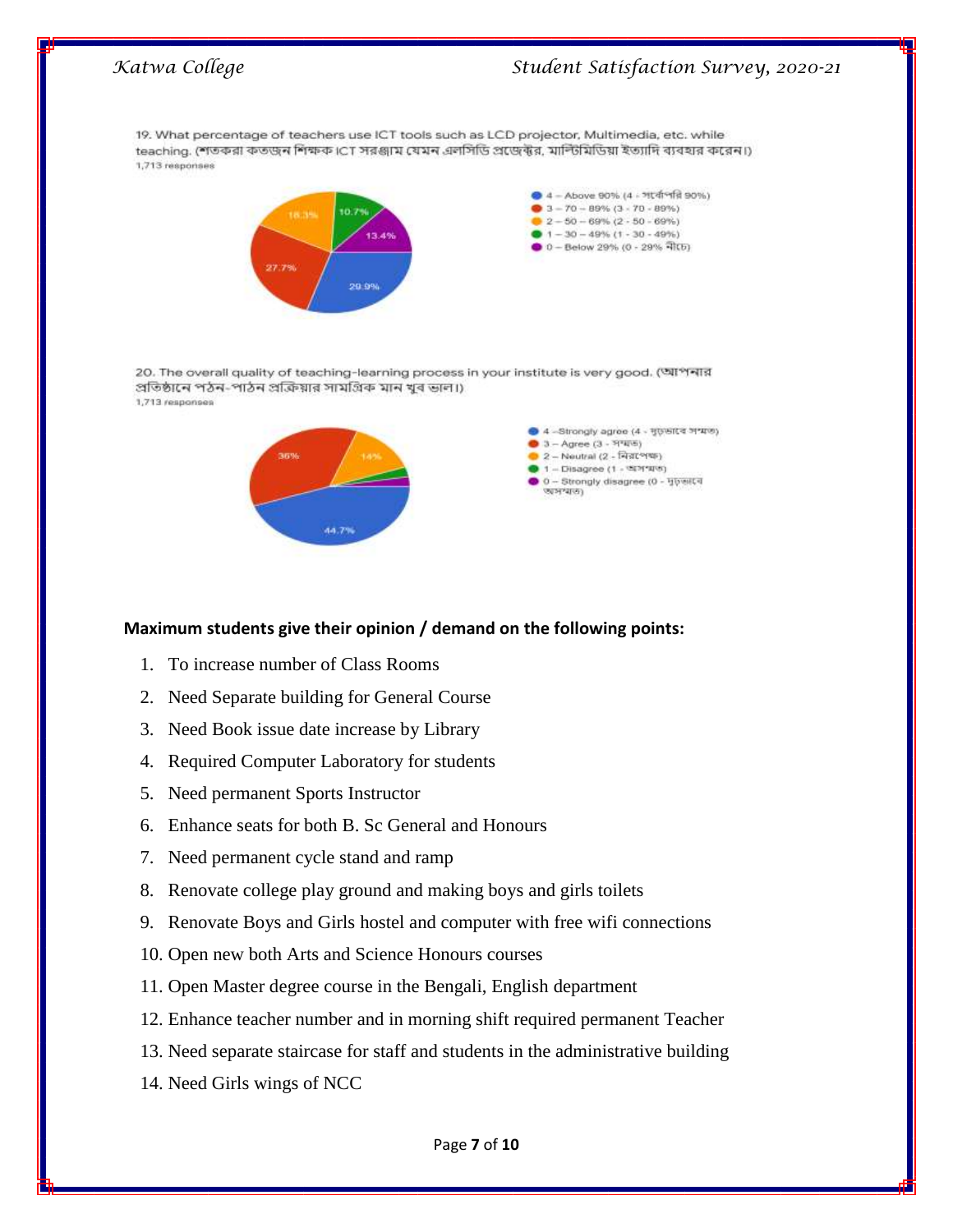### **Analysis on Students Satisfaction Survey during 2020 – 2021:**

**1714 students have participated in the online survey from all the three streams of Arts, science & Commerce. The results of the survey are as follows:**

1. More than 80% of students  $(4+3+2)$  felt that more than 55% of the syllabus was covered in class, with the biggest chunk (36.7%) of respondents saying that more than 85% of the syllabus was covered.

2. More than 90% of students (4+3) surveyed felt that teachers preparation for class was satisfactory or above.

3. About 85% students (4+3) felt that teachers communicated effectively with the students.

4. More than 90% of students (4+3+2) felt that the approach of the teachers to teaching was in the range of good to excellent.

5. Almost 90% of students (4+3) felt that the internal evaluation process by the teachers was fair, with 57% answering that the process was always fair.

6. Almost 68% of respondents felt that their performance in assignment was discussed with them usually or always. While this is a good number, almost 15% felt their performance was rarely or never discussed with them. This is one area where there is a space for improvement.

7. Almost 70% of respondents felt that the institute takes active interest in promoting internship, student exchange, field visit opportunities etc. Though the institution can definitely explore more avenues in this regard, it must be kept in mind that not all courses have provisions and opportunities for such and even where such provisions exist they have been kept in abeyance due to covid-19 restrictions.

8. Around 92% of respondents felt that the teaching-learning process in the institution facilitated their cognitive, social and emotional growth.

9. More than 82% of respondents felt that the institution provides them with multiple opportunities to develop and grow.

10. Almost 80% of students responded that teachers informed them about expected competencies and outcomes and also that mentors follow up on assigned tasks. Here also there is scope for improvement on behalf of the institution, even though a vast majority of students have expressed satisfaction on these counts.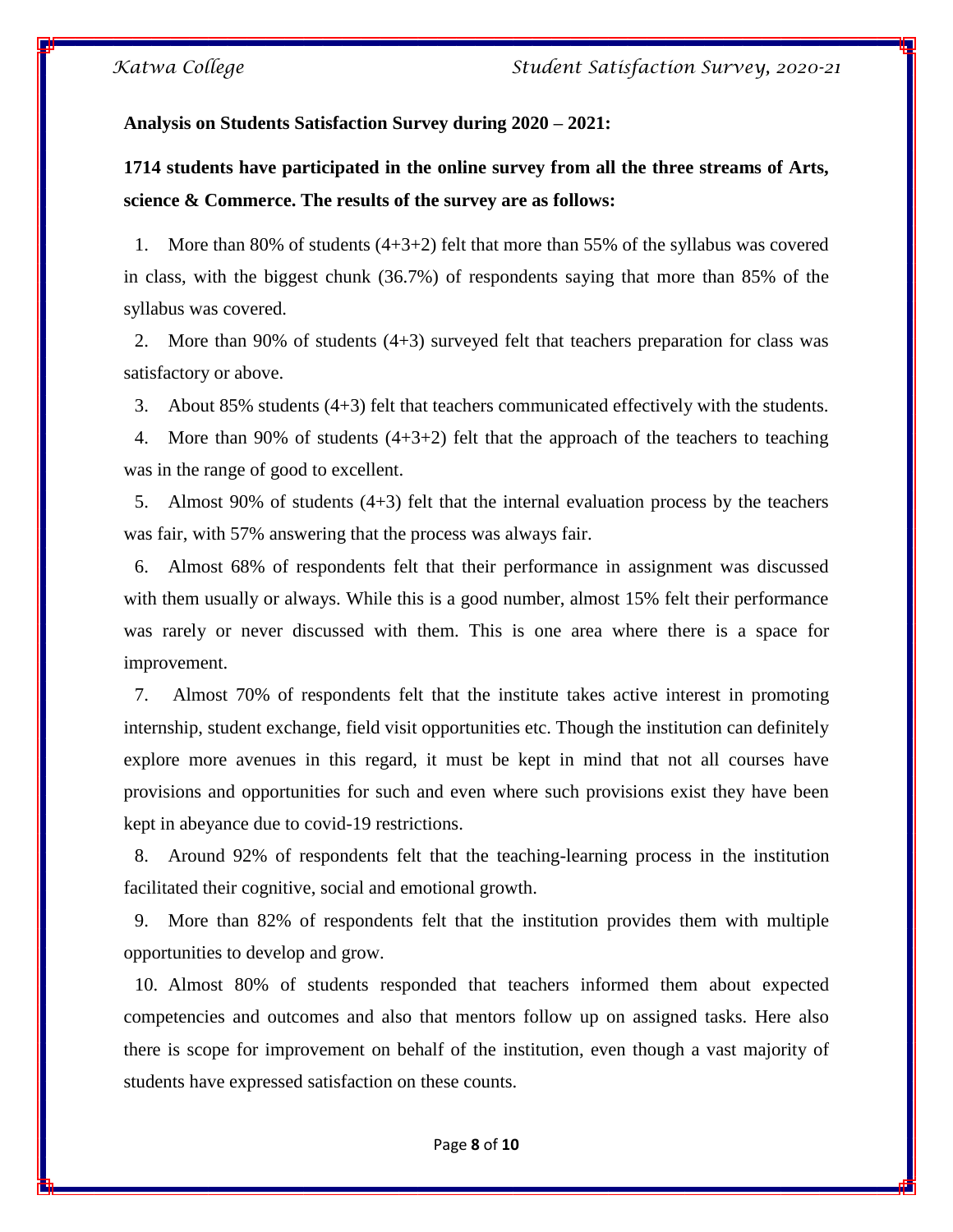11. Almost 85% have responded that teachers usually illustrate concepts through examples and applications with almost 60% saying that such is done every time.

12. Almost 90% of students felt that teachers identify their strengths and provide them the right level of challenges, with the biggest chunk (44.7%) saying that such is done fully.

13. Around 88% responded that teachers are able to identify their weakness and help to overcome them with almost half the respondents saying that such is done every time.

14. More than 80% of students felt that the institution engages with students in the quality improvements of the teaching learning process.

15. More than 90% of respondents felt that the teachers use student-centric methods for teaching with the greatest number (54.7%) saying that such was done to a great extent.

16. 78.4% of respondents felt that teachers encourage them to participate in extra-curricular activities. While this is an encouraging response, herethere is scope for further improvement on the part of the institution.

17. Almost 90% of the students felt that the teachers/institute makes efforts to develop their soft skills etc. for increasing employment potential and more than half of respondents said that was done to a great extent.

18. More than 75% of the respondents felt that most of the teachers (50% and above) use ICT in teaching while about 30% fell that almost all (90%) of the teachers do so. Here too, there is scope for improvement in this area.

19. More than 80% of respondents were satisfied with the overall quality of teachinglearning process in the institution with 44.7% strongly agreeing with the statement. However, that around 15% did not agree with the statement shows that there is a scope for improvements in this regard with a higher level of students' satisfaction as the benchmark.

The overall students' response is extremely positive with regard to the educational efforts of the college. Out of 1714 students who have participated in the survey, 80% to 90% have expressed satisfaction with all the parameters enumerated in the survey. However, even where a minority opinion of 10-15% have expressed dissatisfaction or remained neutral, the college will make efforts for improvement and the result of the survey will be discussed with all teachers and further measures for improvements effected. The students have also given many pertinent suggestions for the improvement of the college. We have enumerated 13 of these suggestions for follow-up action. Though some of these like opening of new subjects, more teachers, grant for